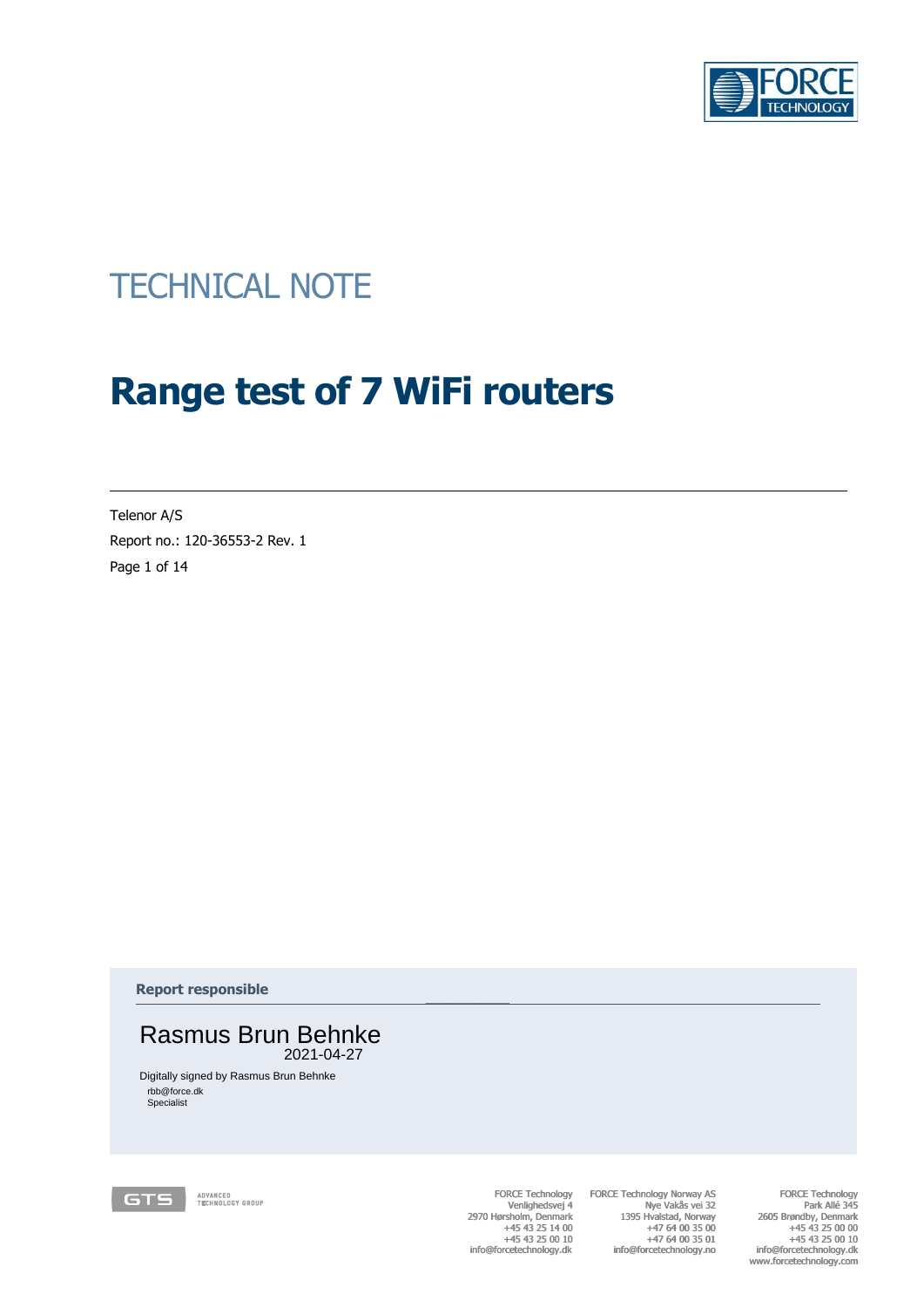

# **OVERVIEW**

| <b>Title</b>                 | Range test of 7 WiFi routers                                                                                                                                                                                                                                                                                        |  |  |  |  |  |  |
|------------------------------|---------------------------------------------------------------------------------------------------------------------------------------------------------------------------------------------------------------------------------------------------------------------------------------------------------------------|--|--|--|--|--|--|
| Task no.                     | 120-36553                                                                                                                                                                                                                                                                                                           |  |  |  |  |  |  |
| Report no.                   | 120-36553-2 Rev. 1                                                                                                                                                                                                                                                                                                  |  |  |  |  |  |  |
| <b>Client</b><br>Telenor A/S |                                                                                                                                                                                                                                                                                                                     |  |  |  |  |  |  |
|                              | Frederikskaj 8                                                                                                                                                                                                                                                                                                      |  |  |  |  |  |  |
|                              | 2450 København SV                                                                                                                                                                                                                                                                                                   |  |  |  |  |  |  |
|                              | Denmark                                                                                                                                                                                                                                                                                                             |  |  |  |  |  |  |
|                              | Tel.: 7212 1212                                                                                                                                                                                                                                                                                                     |  |  |  |  |  |  |
| <b>Contact person</b>        | <b>Lars Marcus</b>                                                                                                                                                                                                                                                                                                  |  |  |  |  |  |  |
|                              | E-mail: lam@telenor.dk                                                                                                                                                                                                                                                                                              |  |  |  |  |  |  |
|                              | Tel.: 7212 1212                                                                                                                                                                                                                                                                                                     |  |  |  |  |  |  |
| <b>Revisions</b>             | This test report replaces previously issued test report 120-36553-2 dated 2021-03-10.<br>The changes in this revision are:                                                                                                                                                                                          |  |  |  |  |  |  |
|                              | Test results for Icotera i4850 is updated with test results on new device due to errors<br>in initial tested device.                                                                                                                                                                                                |  |  |  |  |  |  |
|                              | Serial number for Zyxel VMG3925-10A is corrected.                                                                                                                                                                                                                                                                   |  |  |  |  |  |  |
| <b>Disclaimer</b>            | The technical note must not be reproduced, except in full, without the written<br>approval of FORCE Technology.                                                                                                                                                                                                     |  |  |  |  |  |  |
|                              | The report is only valid when signed by FORCE Technology. The original version of<br>the report is archived in FORCE Technology's database and is sent in electronic<br>duplicate to the customer. The stored version of the report at FORCE Technology<br>prevails as documentation for its contents and validity. |  |  |  |  |  |  |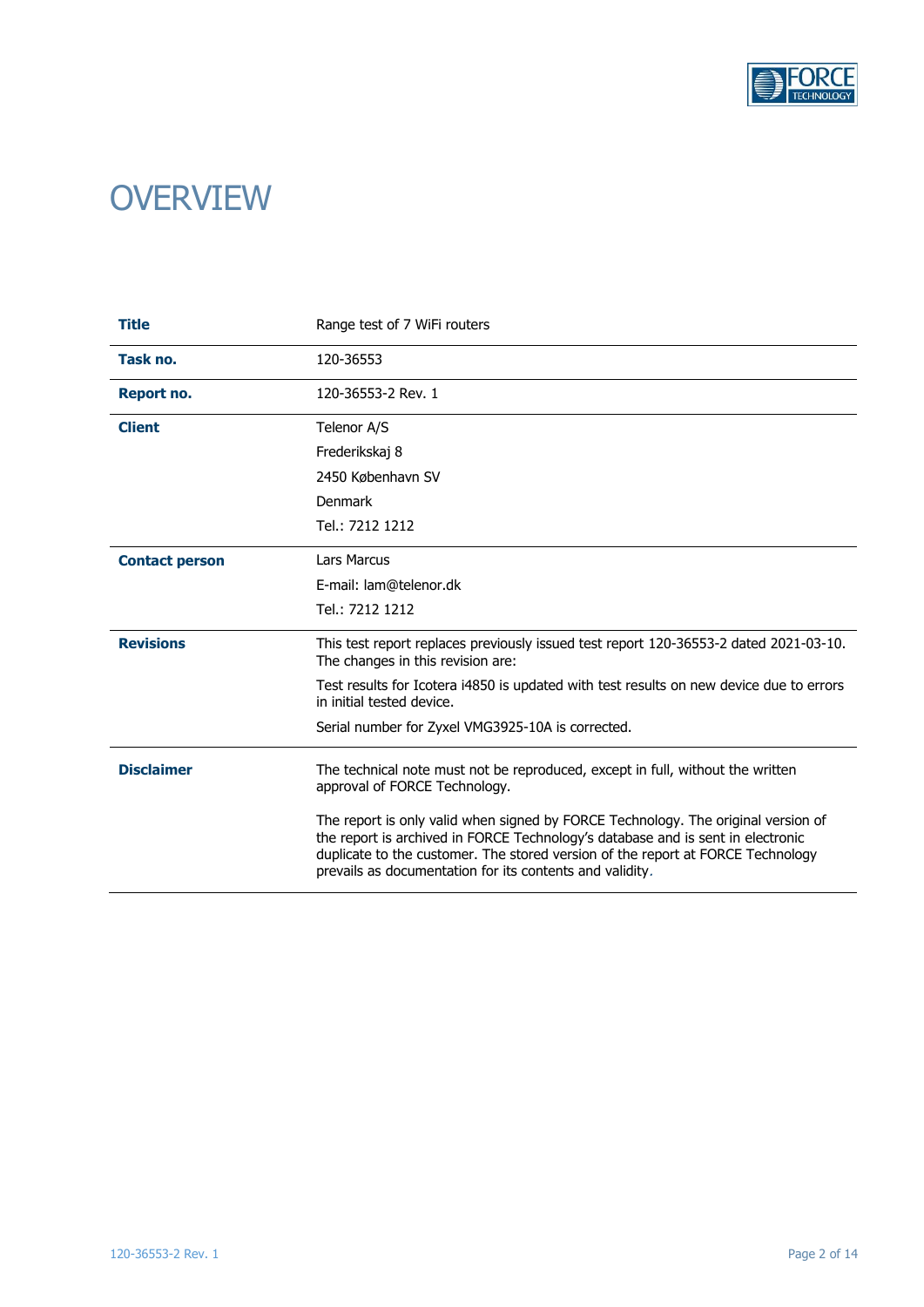

# **TABLE OF CONTENTS**

| $2^{\circ}$    |  |
|----------------|--|
| $\overline{3}$ |  |
| $\overline{4}$ |  |
| 4.1            |  |
| 4.2            |  |
| 4.3            |  |
| 4.4            |  |
| 4.5            |  |
| 4.6            |  |
|                |  |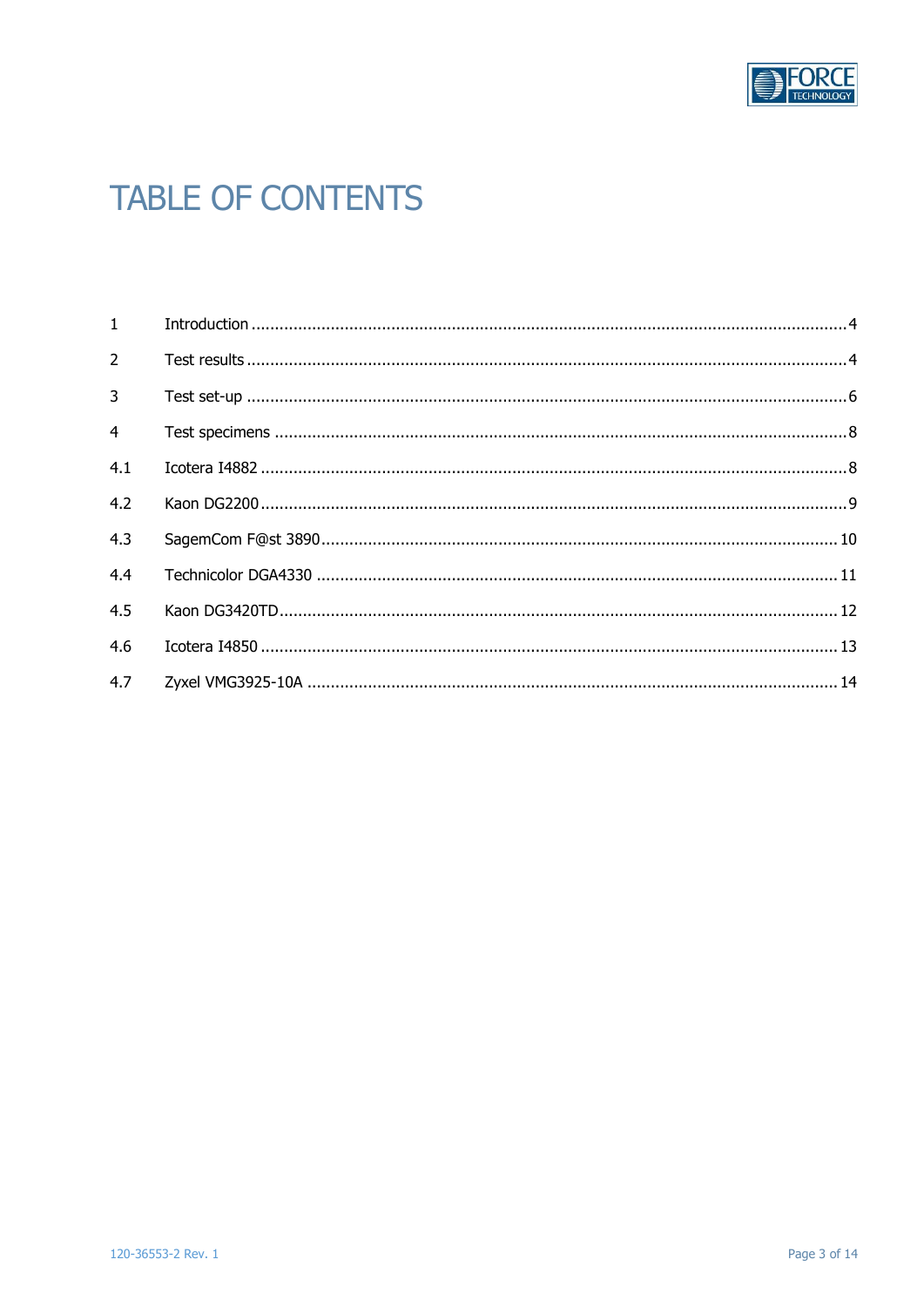

# <span id="page-3-0"></span>**1 Introduction**

On request from Telenor A/S, measurement of 7 different WiFi routers has been performed. The test was performed in a reverberation chamber with its fading profile adjusted for emulation of real case scenario. The maximum throughput was limited to approximately 1000 Mbit/sec by hardware, not relevant for the WiFi performance.

# <span id="page-3-1"></span>**2 Test results**

Below, the test results can be found. The test results are stated as an average measured throughput with associated standard deviation of measurements. Average is a well-known concept to most people. However, standard deviation might not be a commonly known term. Standard deviation is a statistical term that describes the spreading of a series of data. In a series of data 68 % of data has value within a range of  $(\pm)$  one standard deviation from the average, and 95.5 % of the data has a value within two standard deviations from the average. As an example, a measurement series with an average throughput of 851 Mbit/sec and a standard deviation of 93 Mbit/sec, there is a probability of 68 % that a single measurement of throughput is in the range from 758 Mbit/sec to 944 Mbit/sec. This means that the probability of the measurement being greater than 758 Mbit/sec is 84 %. The corresponding figures for two standard deviations become 95.5 % probability for a measured throughput between 665 Mbit/sec and 1037 Mbit/sec, and 97.7 % probability that throughput is greater than 665 Mbit/sec.

Estimated indoor range is taken, as the ideal range divided by 3.3. However, this shall be expected to subject to great variance due to building properties and background noise.

For description of test set-up, case and method please refer to Section 3.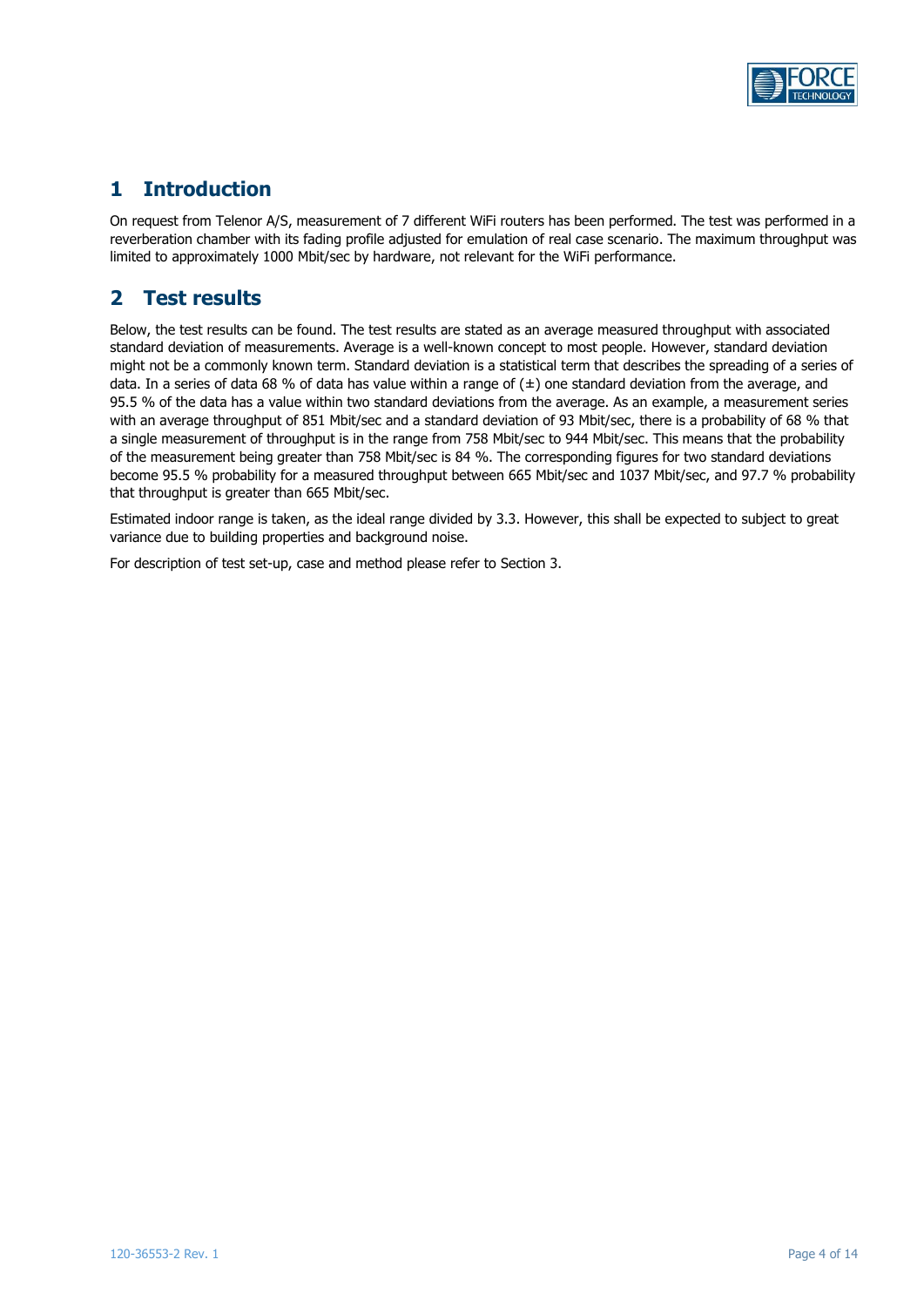

| Estimated indoor<br>range [m] | 0.1                                              | 0.4        | 1.3        | 4.2        | 13.1       | 41.6       | 58.7        | 82.9        | 117.1       | 165.5               | 233.7         |
|-------------------------------|--------------------------------------------------|------------|------------|------------|------------|------------|-------------|-------------|-------------|---------------------|---------------|
|                               | Throughput average / standard deviation [Mbit/s] |            |            |            |            |            |             |             |             |                     |               |
| Icotera<br>i4882              | 851 / 93.3                                       | 860 / 127  | 877 / 92.7 | 973 / 63.3 | 598 / 181  | 315/52.1   | 294 / 93.1  | 158 / 33.4  | 82.9 / 19.3 | 39.2 / 12.7         | 7.42 / 7.63   |
| Kaon<br>DG2200                | 535 / 13.2                                       | 535 / 13.9 | 540 / 14.3 | 540 / 15.4 | 400 / 91.2 | 183 / 39.3 | 146 / 37.4  | 55.4 / 29.7 | 12.0 / 17.5 | $\mathbf{-1}$       | $\mathbf{-1}$ |
| SagemCom<br>F@st 3890         | 628 / 17.8                                       | 628 / 16.0 | 628/16.1   | 623 / 31.6 | 490 / 37.9 | 240 / 50.1 | 155 / 28.4  | 87.5 / 21.8 | 64.4 / 22.6 | 46.9 / 20.1         | 13.8 / 17.4   |
| Technicolor<br>DGA4330        | 651 / 17.1                                       | 650 / 39.9 | 655/16.3   | 577 / 142  | 482 / 147  | 214/94.3   | 205 / 39.6  | 163 / 31.0  | 93.3 / 32.1 | 43.6 / 14.4         | 6.99 / 9.18   |
| Kaon<br><b>DG3420TD</b>       | 529 / 47.9                                       | 534 / 14.4 | 539 / 15.5 | 539 / 14.6 | 487 / 52.8 | 290 / 62.5 | 227/39.1    | 120 / 29.2  | 44.9 / 26.8 | 13.6 / 19.4         | 1.22 / 8.77   |
| Icotera<br>i4850              | 614 / 85.5                                       | 605 / 74.1 | 579 / 74.6 | 533 / 120  | 424 / 70.9 | 204 / 48.5 | 129/27.1    | 77.2 / 26.3 | 43.6 / 27.5 | 0.00418/<br>0.00983 | $\mathbf{-1}$ |
| Zyxel<br>VMG3925-10A          | 596 / 18.9                                       | 615/23.4   | 595 / 16.5 | 579 / 20.2 | 355 / 77.4 | 170 / 38.8 | 73.9 / 24.9 | 33.0 / 17.9 | 22.1 / 12.8 | 9.7 / 11.5          | 2.1 / 4.21    |

<sup>1</sup>The router and client was not able to maintain WiFi connection over a full stirrer rotation.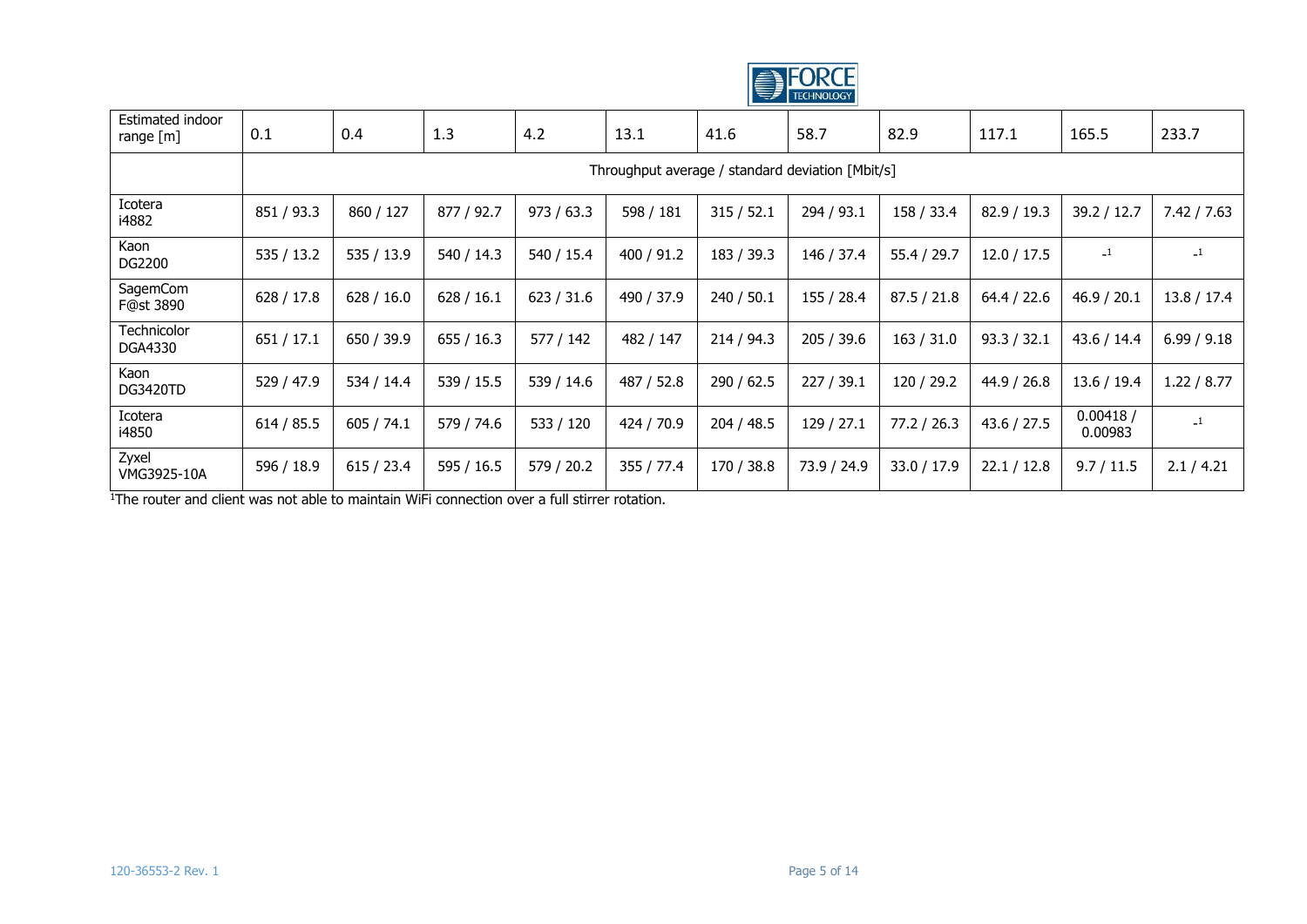

# <span id="page-5-0"></span>**3 Test set-up**

Modern wireless MIMO technology depends heavily on multipath propagation of the wireless signal. Hence, performing test in an anechoic chamber might not represent the actual performance of the system.

For measurement of WiFi range performance the set-up shown in [Figure 3-1](#page-5-1) was used. The testing was performed in an electromagnetic reverberation chamber. The reverberation offers a multitude of propagation paths. However, fading of signals takes much longer time than real case scenario. The fading profile was adjusted by adding 6 RF absorbers. The reverberation offers many different propagation paths, but not all equally good. The available propagation paths are most sensitive, even small displacement of antennas causes changes in propagation paths.

A reverberation chamber has an electromagnetic stirrer, which can alter all propagation paths inside the chamber except for the direct path between two antennas. To test a multitude of different propagation scenarios, a test of throughput was performed over one full stirrer rotation. An RF absorber was placed between the WiFi client and the router under test since this path can not be altered by the electromagnetic stirrer and elsewise is dominating.



<span id="page-5-1"></span>Figure 3-1 Schematic of test set-up. Range increments are simulated by increasing the adjustable attenuators. All measurement is performed over one full stirrer rotation with 193 measurements.

Before test start, the router under test was replaced with an antenna, and path loss between this antenna and the antennas connected to client#2, was measured over one full stirrer rotation and minimum loss was recorded.

Throughput data was collected with iPerf3<sup>1</sup> as on rotation of the stirrer takes 193 seconds this resulted in 193 throughput measurements over one stirrer rotation each covering 1 second of stirrer rotation. Below the exact iPerf3 command can be seen.

#### iperf3 -c <ip of client> -P10 -O 10 -t 193

This starts a test with 10 parallel streams. A test duration of 193 seconds with the first 10 seconds omitted giving time to synchronize start of stirrer rotation.

The above described test was repeated with increasing attenuation setting of the adjustable attenuators, simulating increased distance between the router under test and client#2. Test was repeated until that connection between the router under test and client#2 could not be maintained during a full stirrer rotation.

 $<sup>1</sup>$  Iperf3 is a widely used software that measures throughput between two endpoints</sup>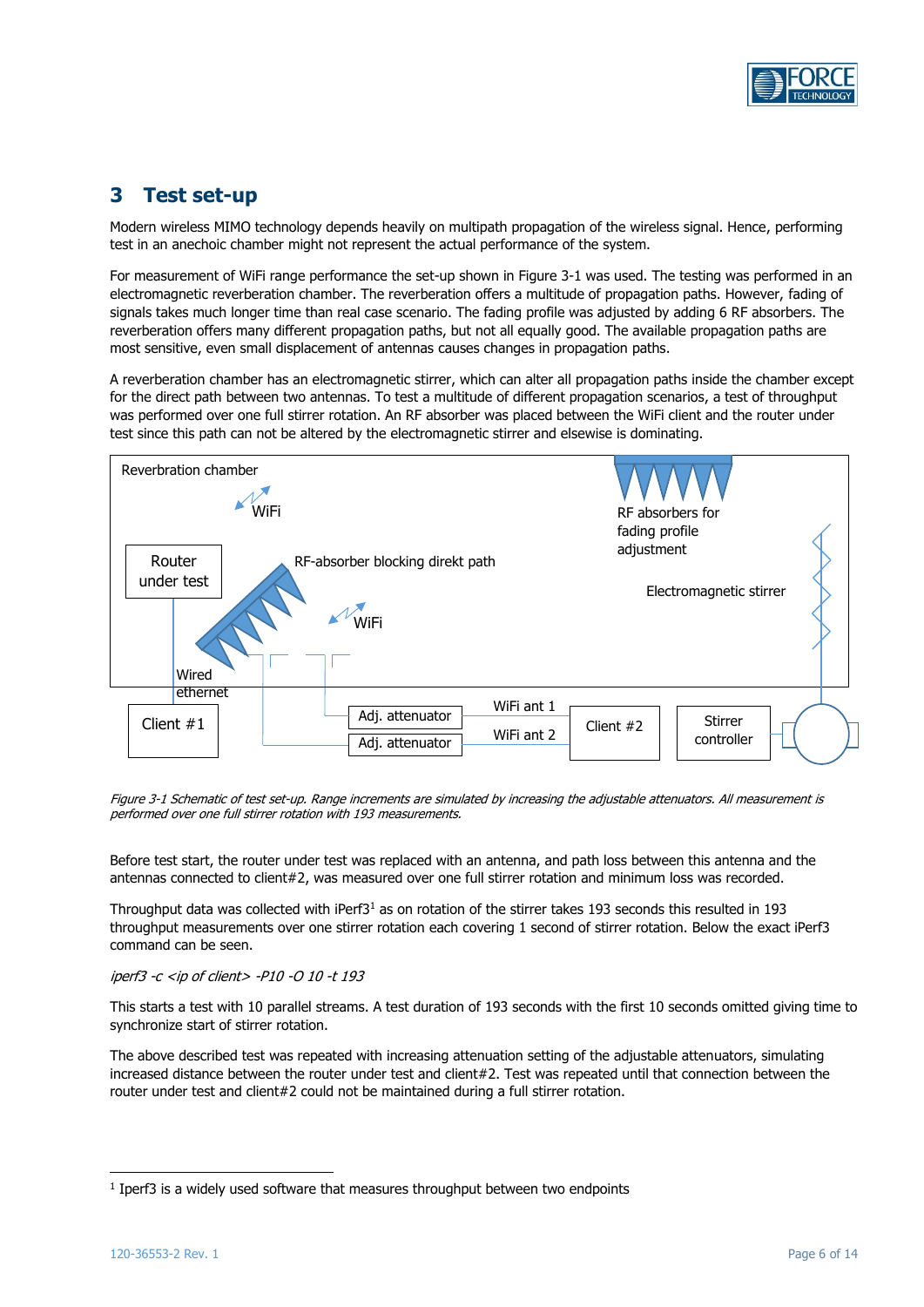

Data was subsequently processed statistically. It has been assumed that the data is distributed in a Gausian shape around an average. However, this might not be completely correct for all cases, especially when throughput is limited either upwards or downwards (e.g. HW limited or throughput approaches zero).

The ideal range was calculated from attenuation setting combined with the minimum value of the loss recorded initially. The ideal range is in real case scenarios reduced by buildings and other obstructions in the propagation path along with higher level of background noise (e.g. adjacent routers operating on the same frequency). The reduction is set to 3.3 in this work but could be anywhere between 1 and 10 depending on the exact location.

Table 3-1 Hardware used

| Manufacturer                              | Model                                  |
|-------------------------------------------|----------------------------------------|
| Lenovo / Intel                            | M920 Tiny <sup>1</sup> / Wi-Fi 6 AX200 |
| Lenovo / ONAP systems   T480 / ONA-UC5G1T |                                        |

<sup>1</sup>After performing the test, it was discovered that the m2 slot for the WiFi adapter was of a 'x1' type limited to approx. 1000 Mbit / sec. This has therefore limited the measured maximum capacity.



Figure 3-2 Picture of router in test set-up.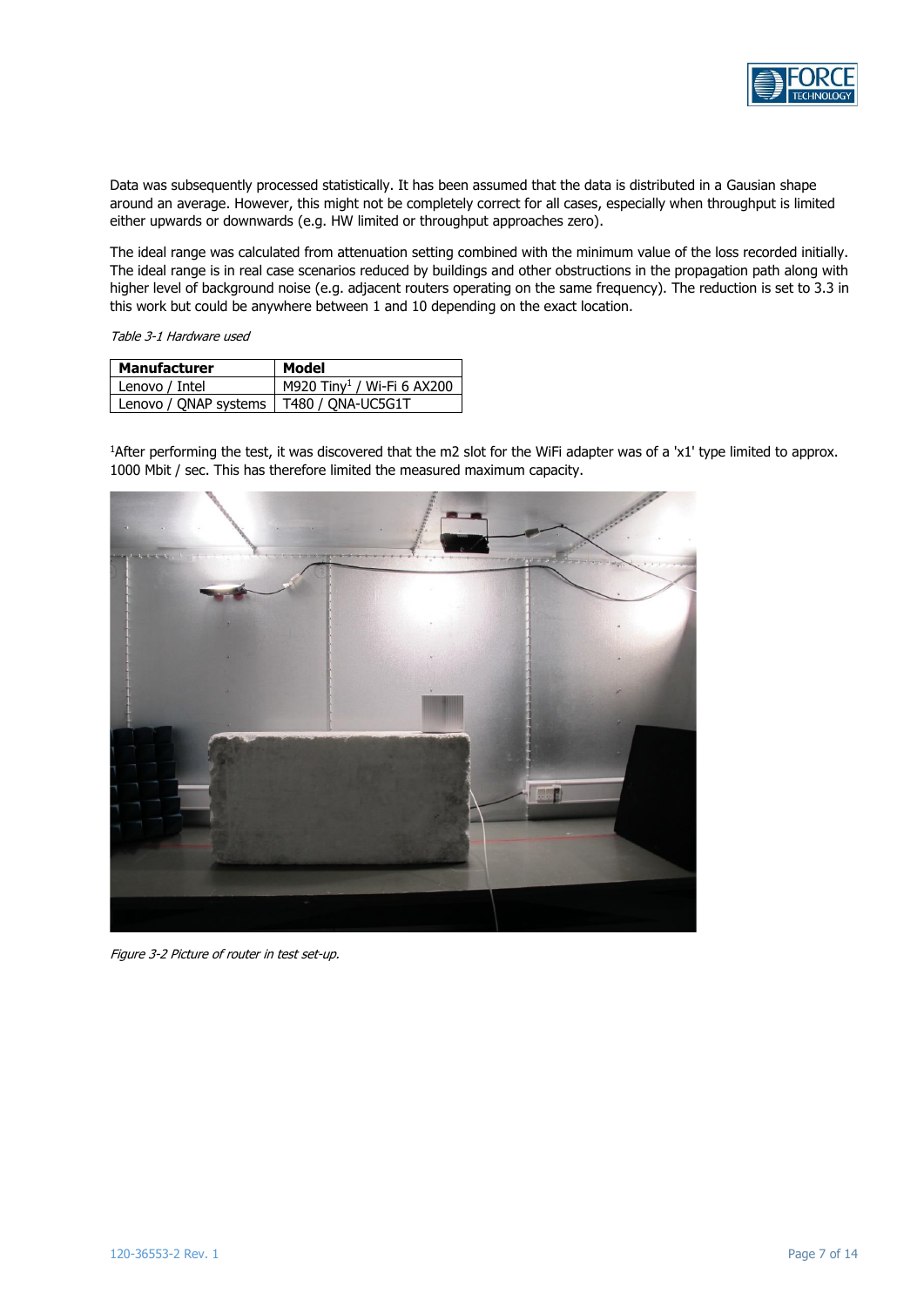

# <span id="page-7-0"></span>**4 Test specimens**

# <span id="page-7-1"></span>**4.1 Icotera I4882**

**Model / type** I4882 **Serial no.** 4882700000413 **Producent Icotera** 



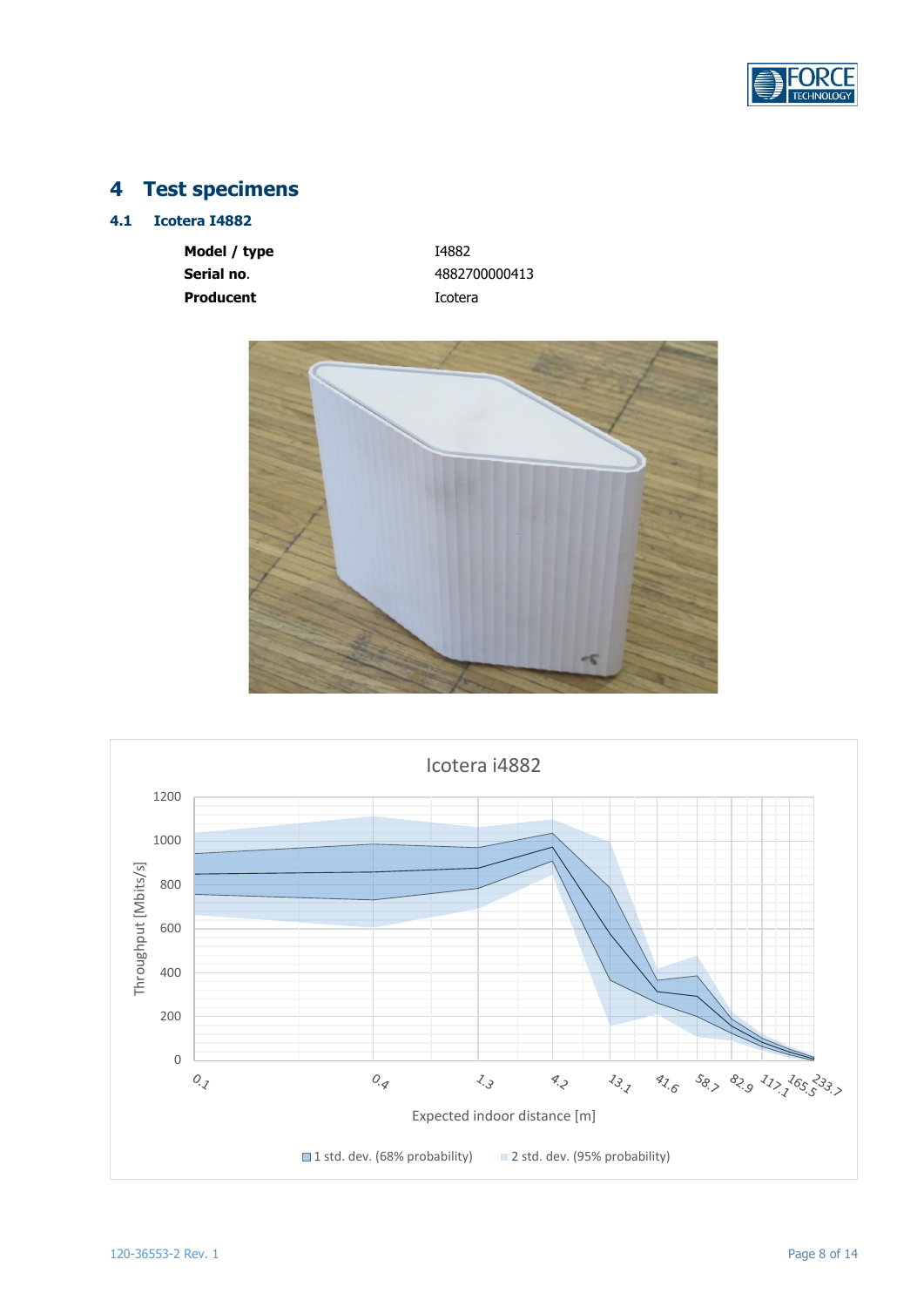

# <span id="page-8-0"></span>**4.2 Kaon DG2200**

**Model / type** DG2200 **Producent** Kaon

**Serial no.** 071201600057588



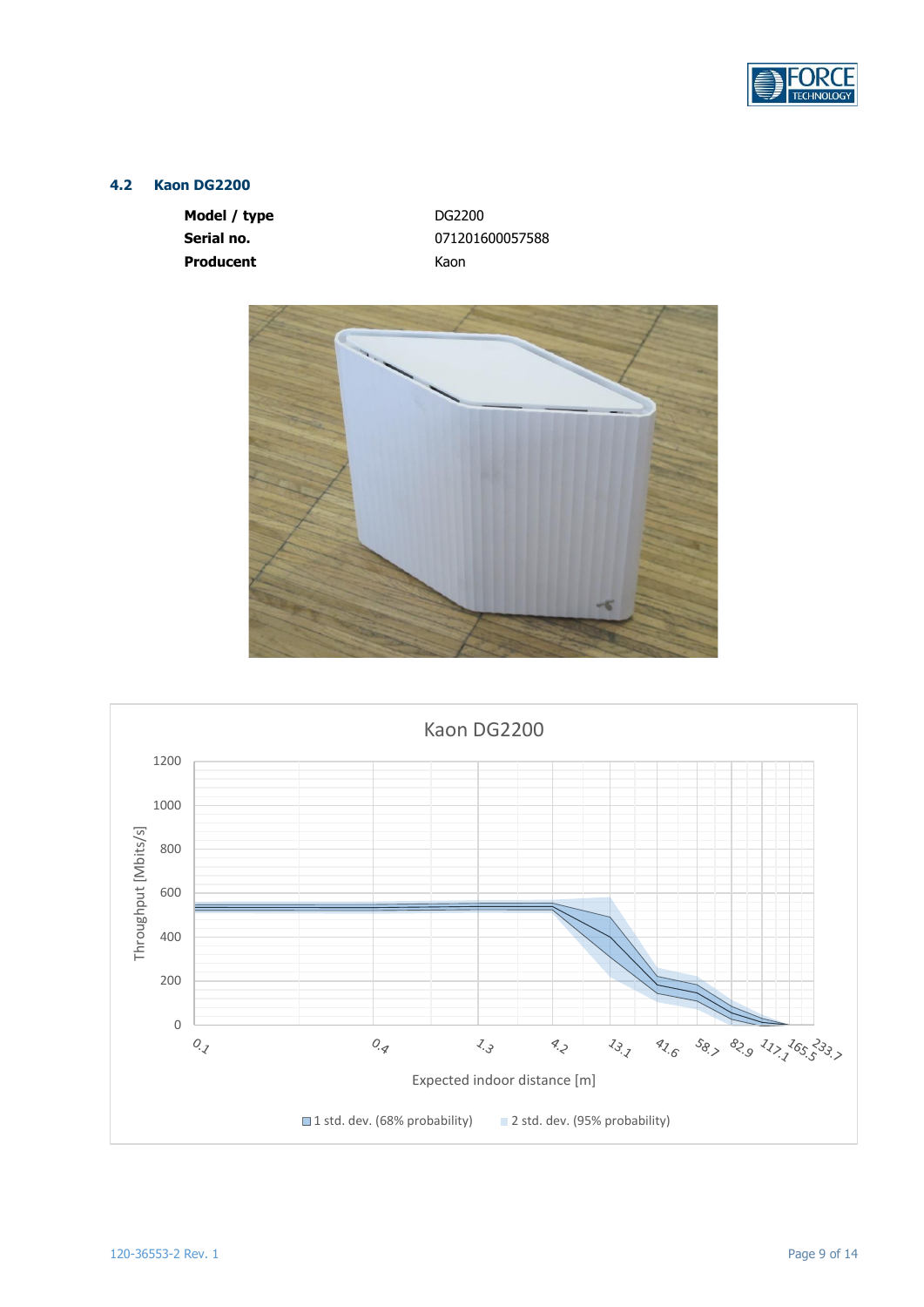

# <span id="page-9-0"></span>**4.3 SagemCom F@st 3890**

**Model / type** F@st 3890 Producent **SagemCom** 

**Serial no.** DM1815618005326



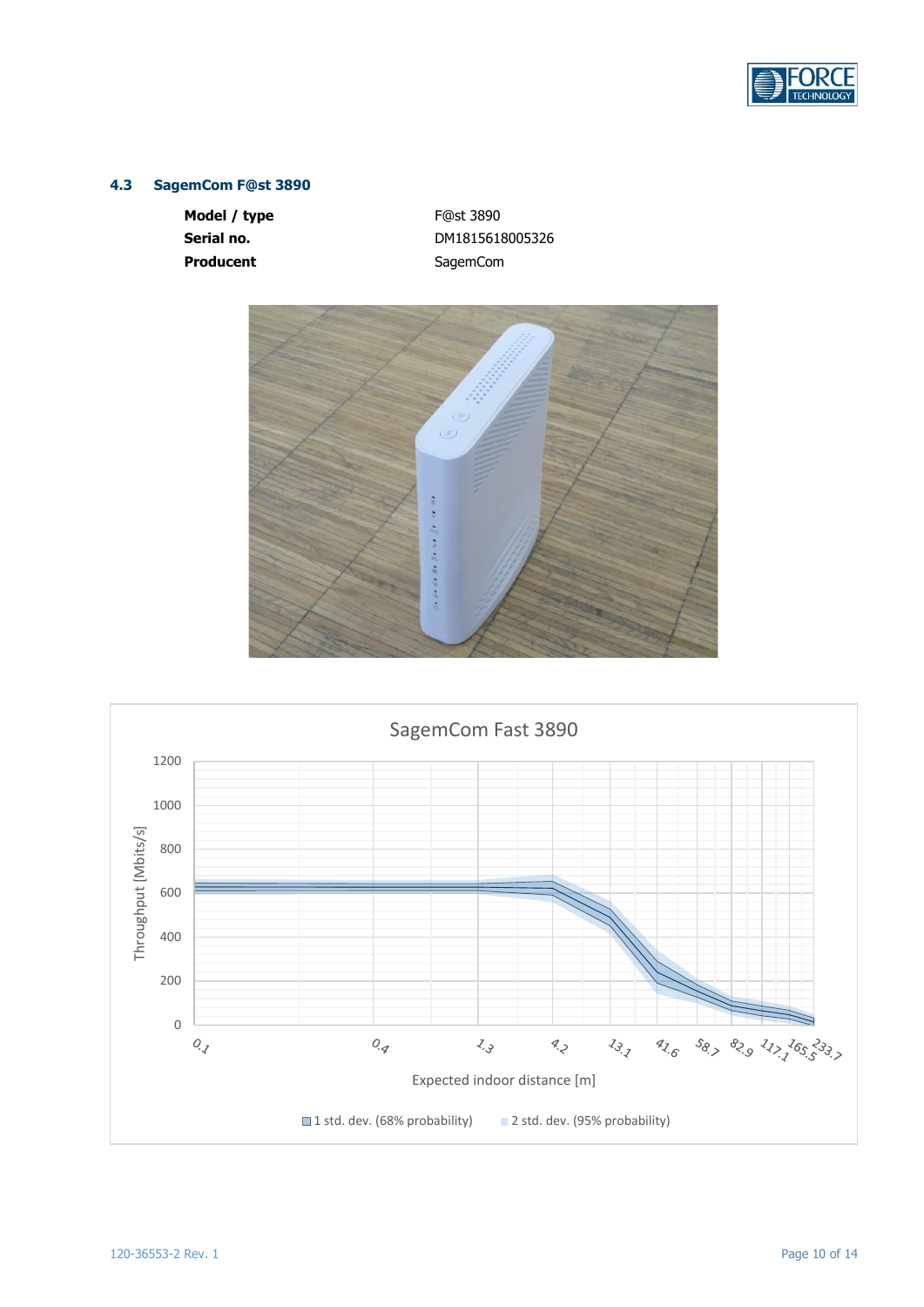

# <span id="page-10-0"></span>**4.4 Technicolor DGA4330**

**Model / type** DGA4330 Serial no. **CP2007RA6JE Producent** Technicolor



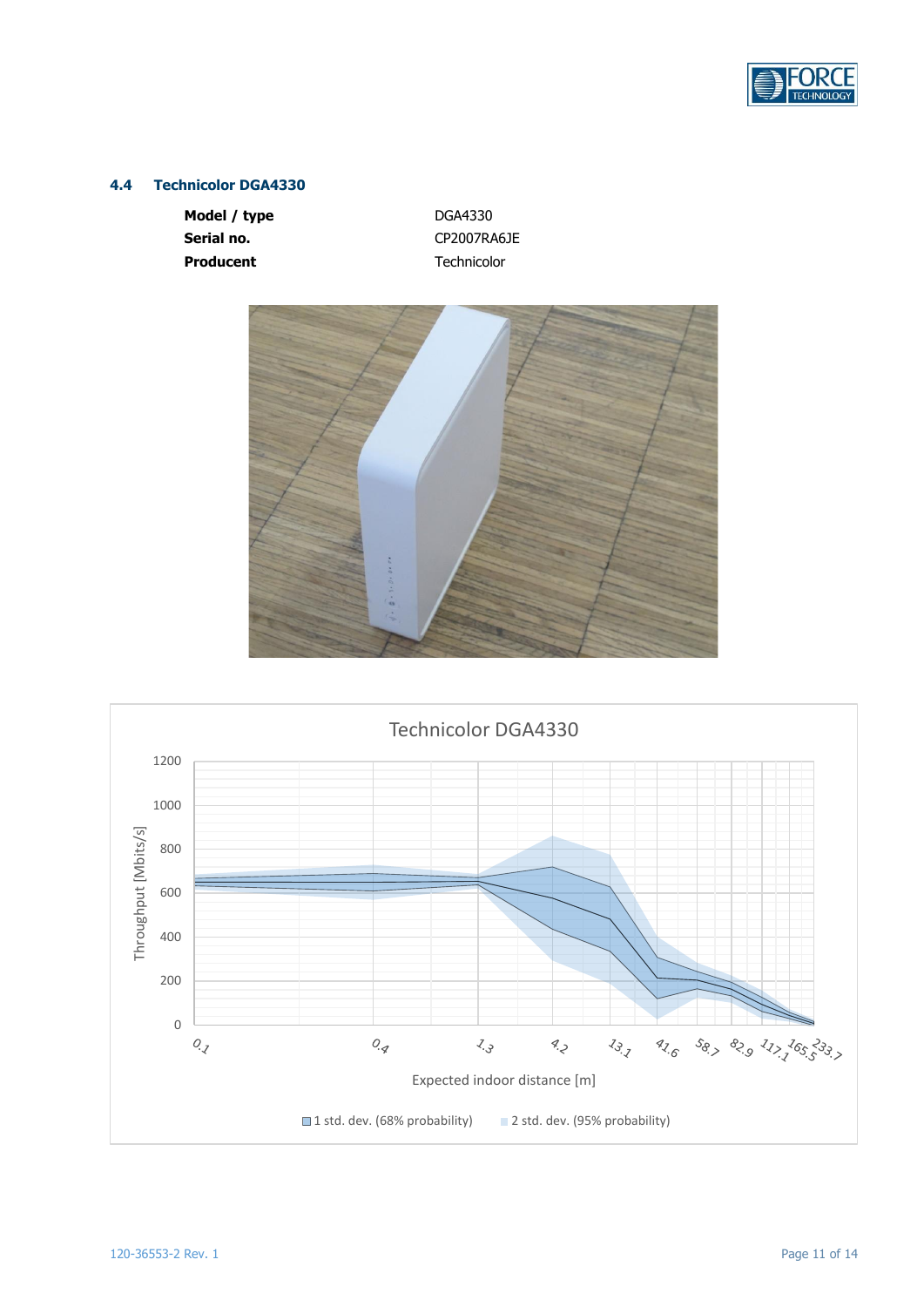

# <span id="page-11-0"></span>**4.5 Kaon DG3420TD**

**Model / type** DG3420TD **Producent** Kaon

**Serial no.** BS10064932001675



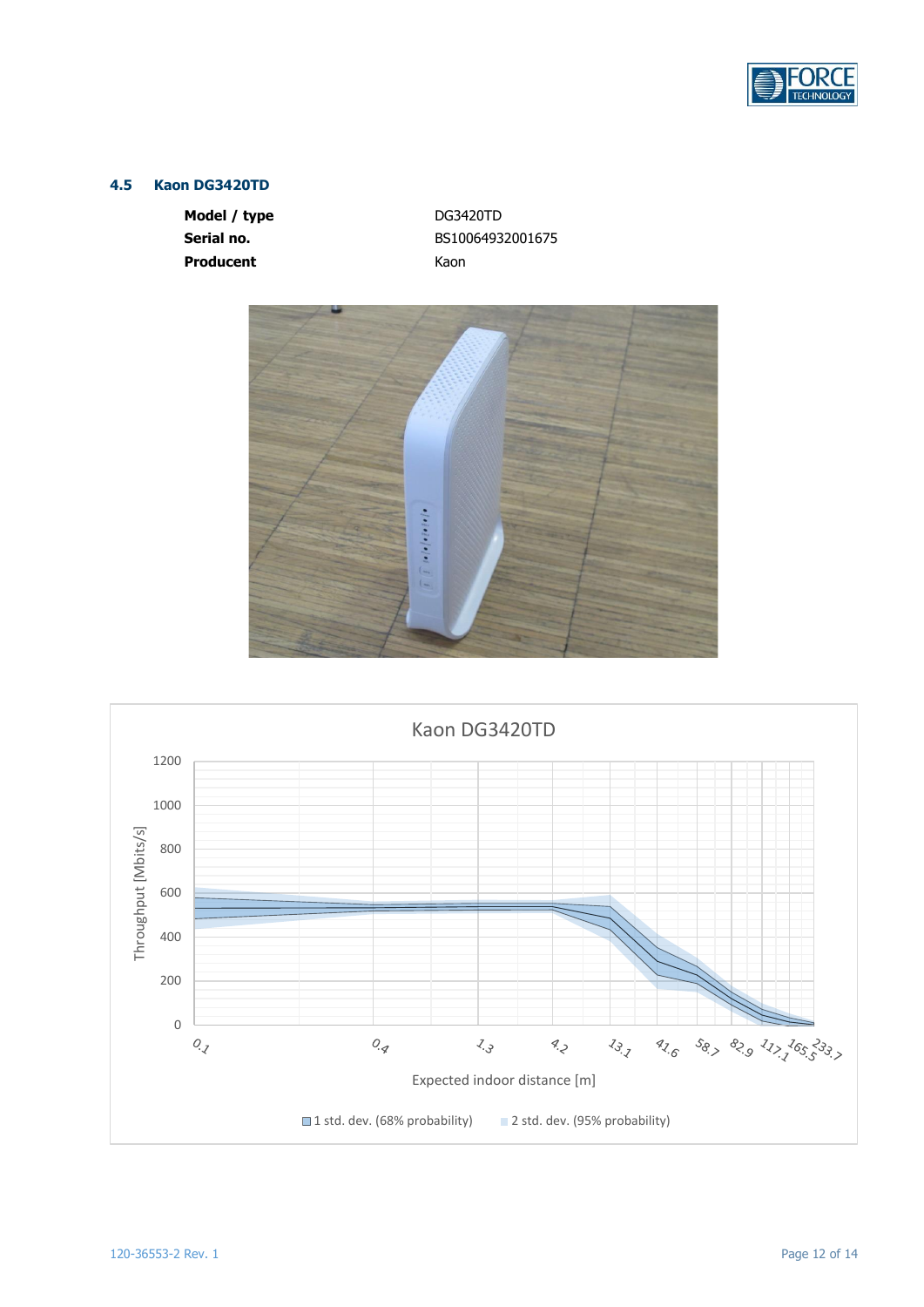

## <span id="page-12-0"></span>**4.6 Icotera I4850**

**Model / type** I4850 **Producent Icotera** 

**Serial no.** 4850003418021898